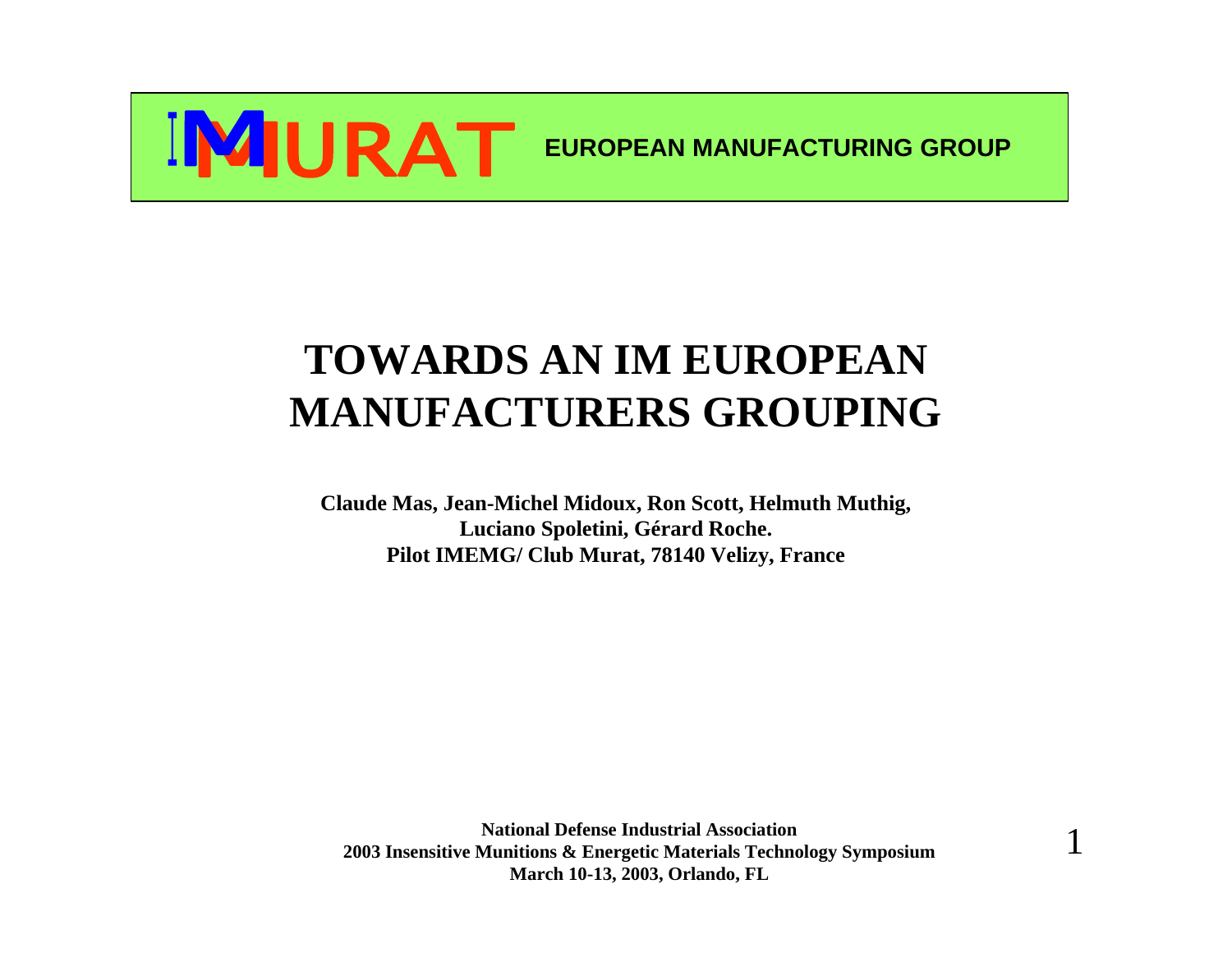

### **THE BASIC CONSIDERATIONS**

- •Many industrial groups change their structure and are reaching a multinational status.
- •Today, more and more armament development programs are built on a multinational basis..
- •OCCAR (\*) exists and has begun to be operational.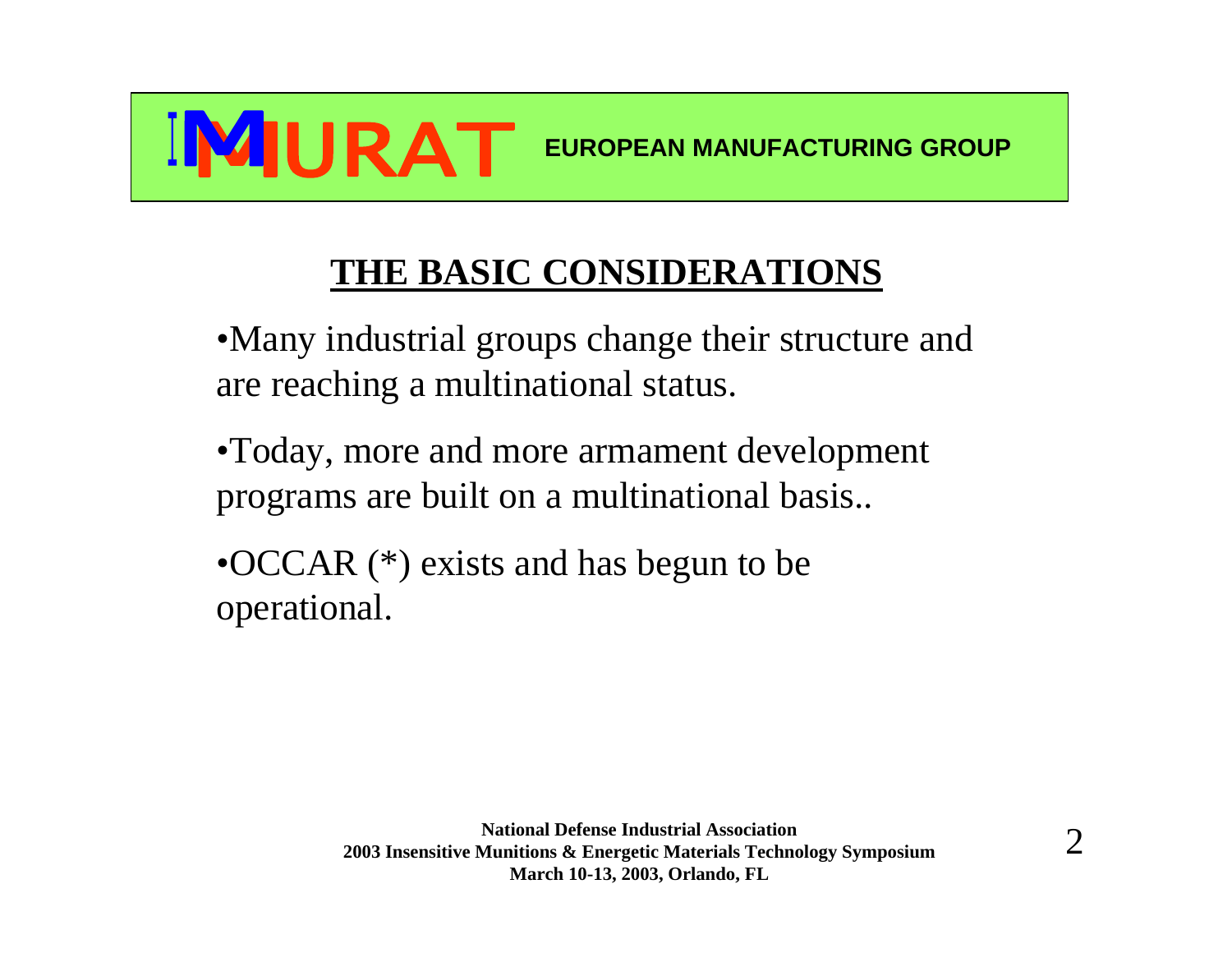#### (\*) OCCAR :

(Organisation Conjoint de Cooperation en matière d'ARmement) was established by Administrative Arrangement on 12th November 1996 by the Defence Ministers of France, Germany, Italy and the UK. Its aim is to provide more effective and efficient arrangements for the management of certain existing and future collaborative armament programmes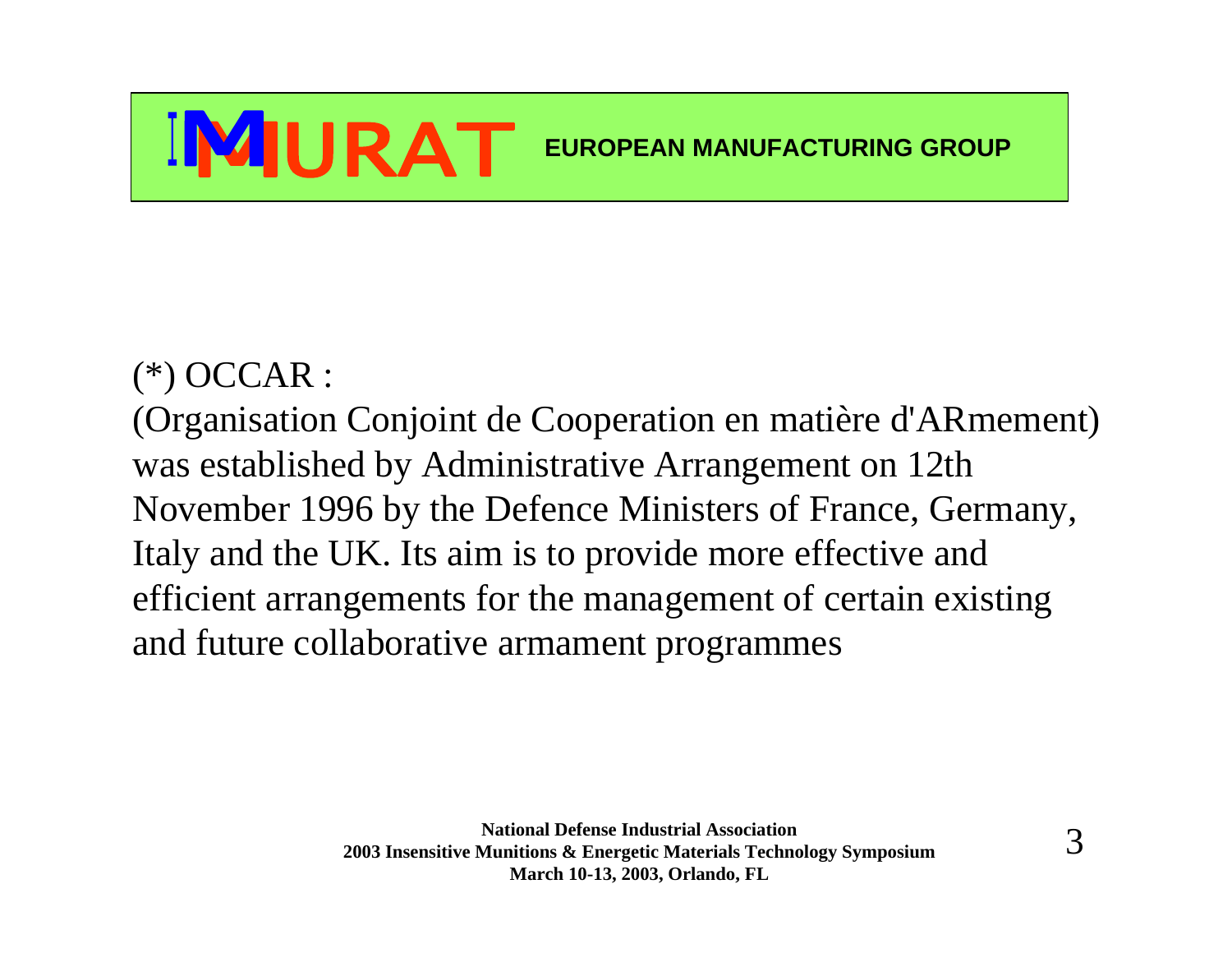

### **PROCESS followed**

•In 1998, Club MURAT Board of Directors, convinced of the necessity to change their way of working, decided to try to create a European grouping of Companies involved in IM/MURAT.

•Michel THEVENIN was entrusted to make an approach to Companies belonging to OCCAR Countries (France, Germany, Italy and UK).

•8 Companies were contacted during Michel THEVENIN's mandate and the answers were quite positive.

•Club MURAT founded the Pilot IMEMG .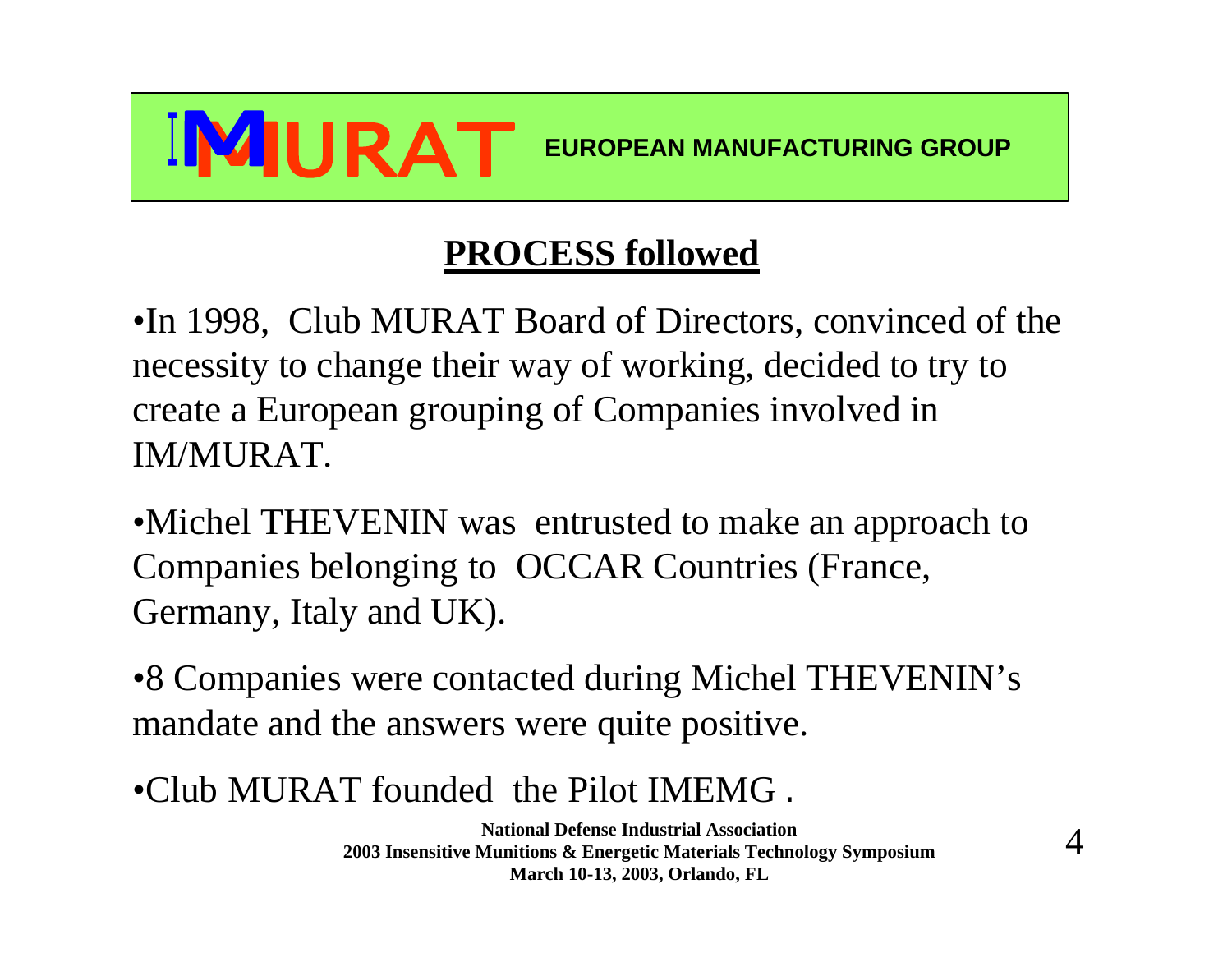#### **PILOT IMEMG MEMBERS**

BAE Systems R.O. Defence (UK) CEA-DAM (France) Celerg (France) Giat Industries (France) MBDA F (France) MBDA UK (UK) OTO Melara (Italy) Protac (France) Rheinmetall W&M GmbH (Germany) Simmel Difesa (Italy) Snecma Propulsion Solide (France) SNPE (France) TDA (France) TDW GmbH (Germany)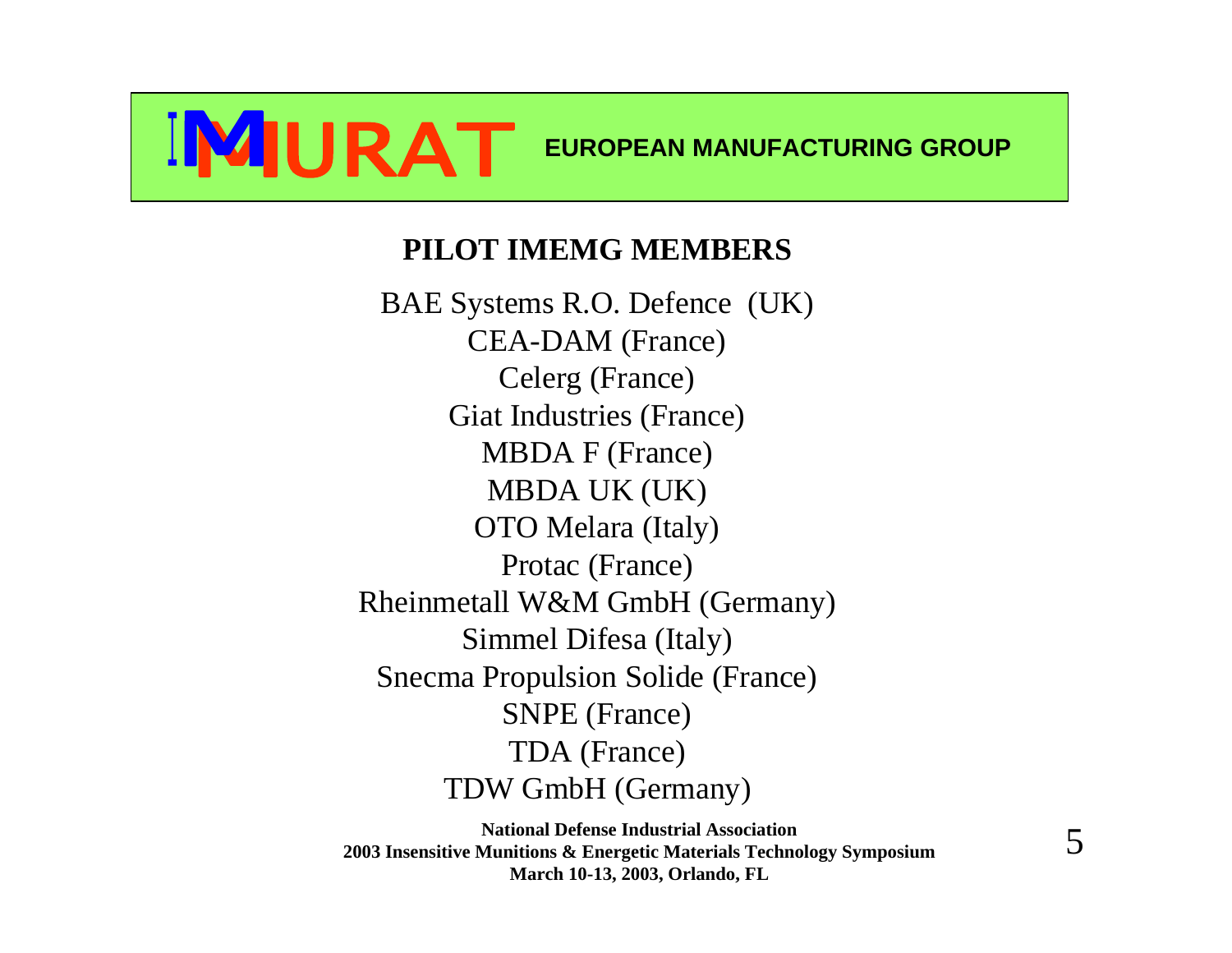

### **PILOT IMEMG CREATION**

•The decision was taken during the Meeting held on  $20<sup>th</sup>$ June 2000, at Paris, by the unanimous agreement of those present.

- •The initial expected duration was estimated to be 1 year!
- •The Pilot Grouping had two purposes :

•To work on a « COSY TOPIC » (to assess how a European grouping would function)

•Chose the frame and draw the legal Statutes for the future European IM/ Murat Entity.

•Two Expert Working Groups was created (EWG).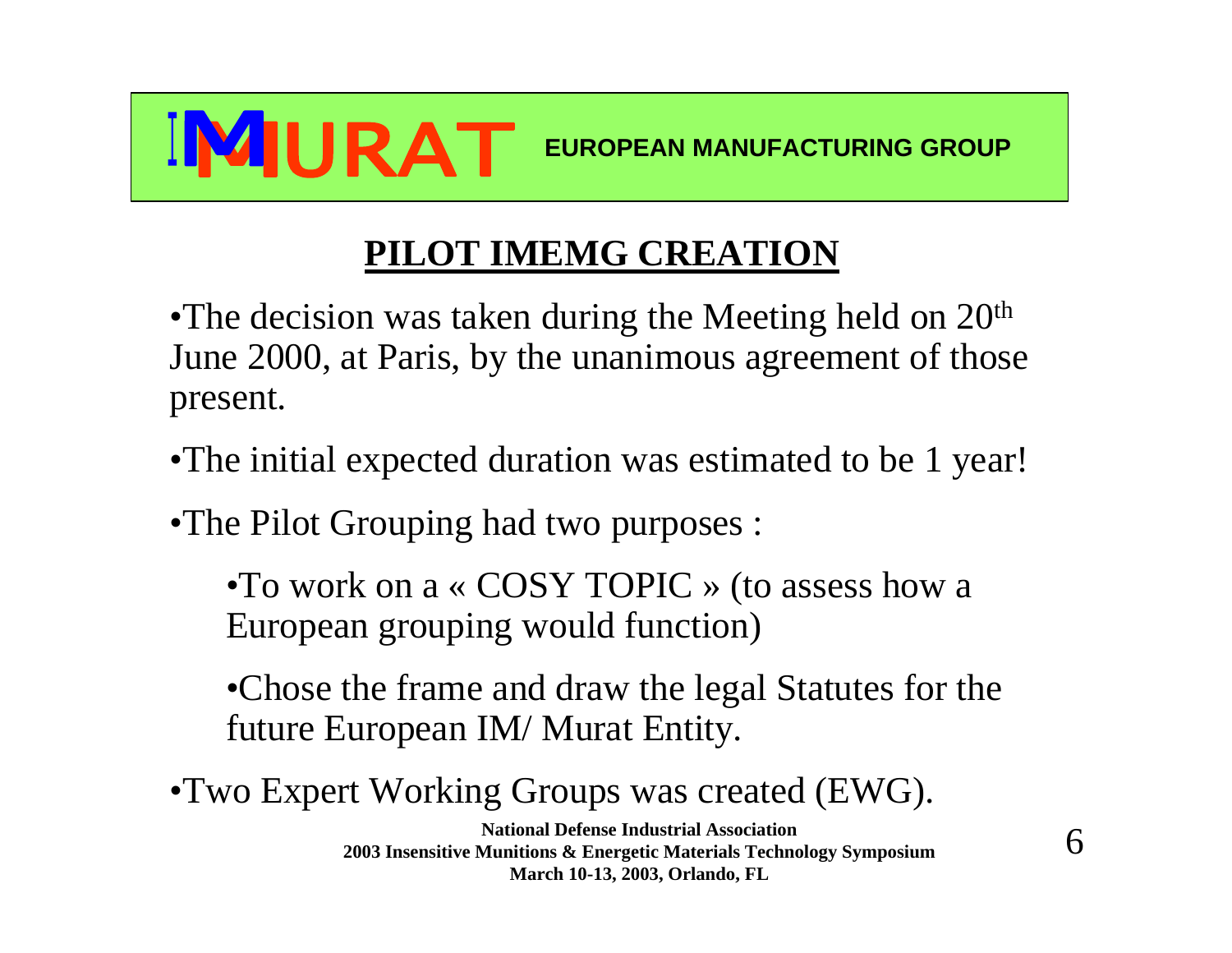

#### **EXPERT WORKING GROUP**

### **Choice of the « COSY TOPIC »**

• The subject was to reach an European Industrial common position on the understanding of the Stanag 4439 and to be in a position to act on a future evolution of it.

•As known, a paper has been written and was presented at IMEMTS 2001 at Bordeaux.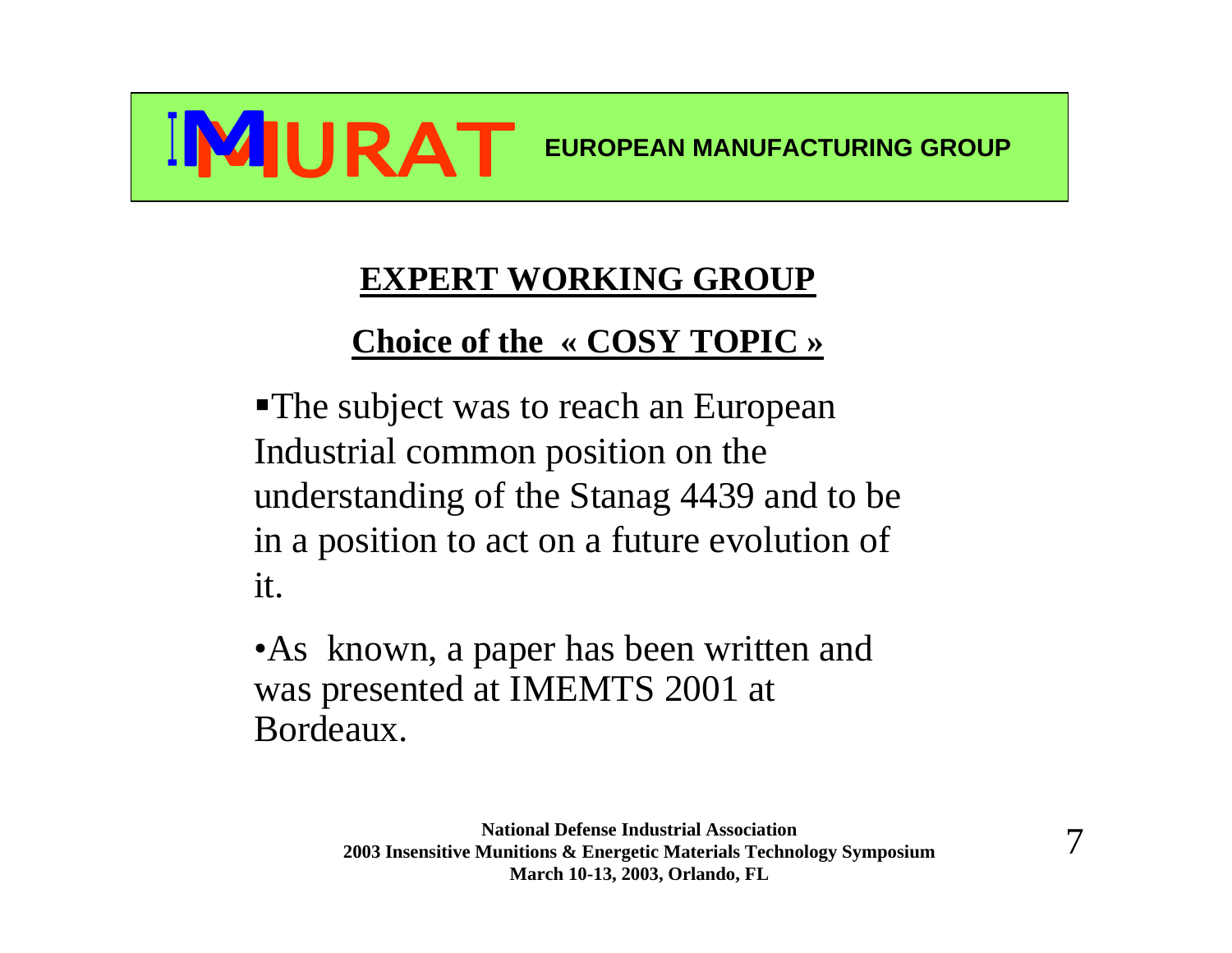

#### **STATUS WORKING GROUP**

•8<sup>th</sup> October 2001 (IMEMTS): announcement of the future creation of the European IM/Murat Entity by Gerard Roche, Pilot IMEMG President

•Accepted facts on this date:

•Drawing and ratification of a « Terms of reference document » to establish the will of the participants to work together and to formalize, at a European level, a representative structure of the European MURAT community.

•Signature of a « Letter of Intent » resuming under a form of a little binding commitment the « TOR»'s items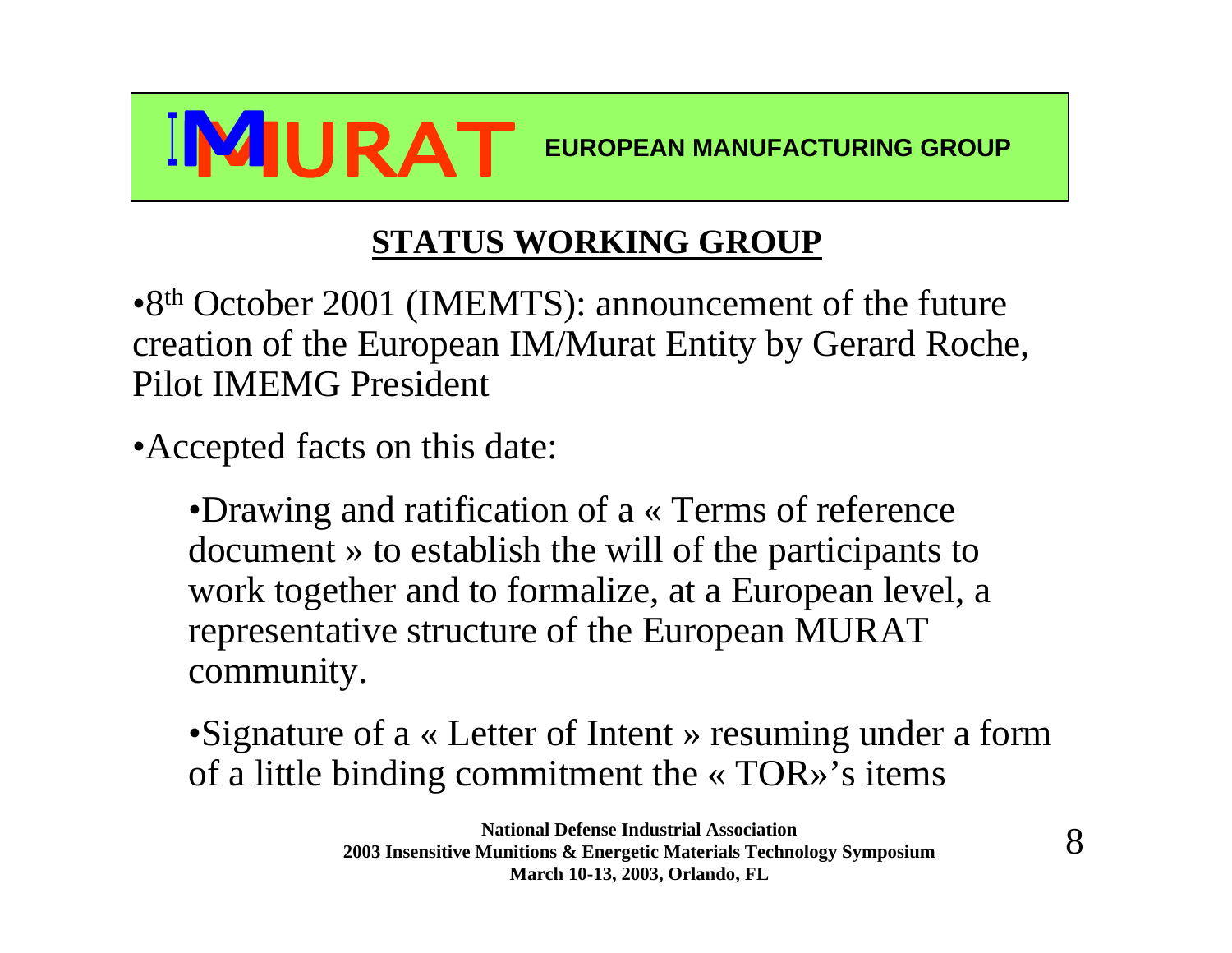… But, the Workgroup has still not totally succeeded in the ends : choice of the legal frame and the edition of the final Statutes …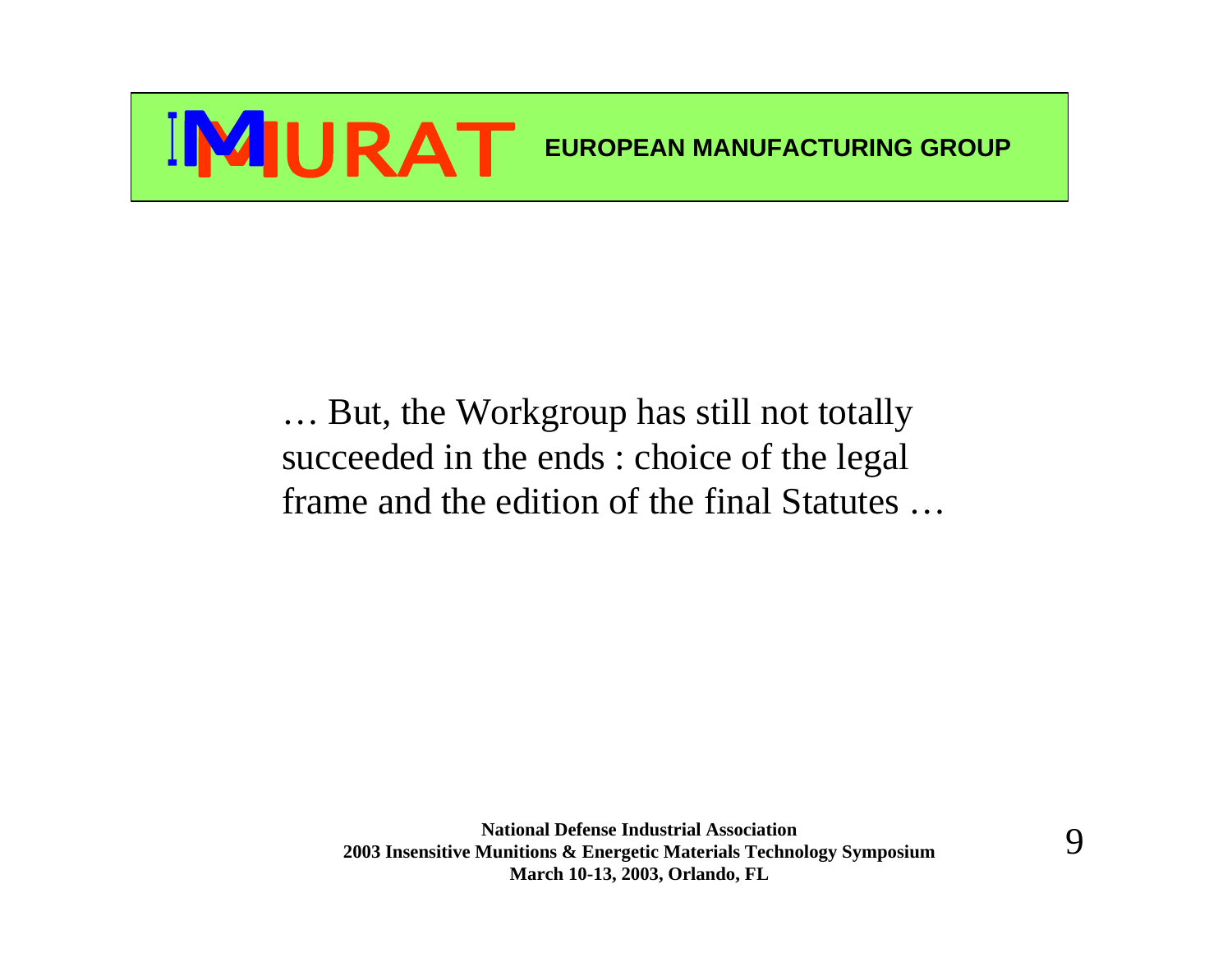#### **Possible Organization Options Studied**

| <b>Possible Organization Options</b>                          | <b>Advantage</b>                                                                 | <b>Disadvantage</b>                                                            |
|---------------------------------------------------------------|----------------------------------------------------------------------------------|--------------------------------------------------------------------------------|
| <b>Informal agreement</b>                                     | - Simple<br>- No cost<br>- No liability                                          | - Lack of continuity<br>- Lack of consistency                                  |
| <b>Pilot IMEMG</b>                                            | - Exists<br>- Minimum accepted cost<br>- No liability<br>- Internationally known | - Depend of Club-Murat<br>existence<br>- Role very limited<br>- No contracts   |
| Join already existing organisation (i.e. EDIG,<br>Club-Murat) | - Cost of structure already<br>provided<br>- Existing infrastructure             | - Subservient to parent body<br>- No independence<br>- Loss prominent identity |
| <b>Legal Structure under French law of 1901</b>               | - Tailored<br>- Independent with high<br>flexibility                             | - Minimum funding requirements<br>- Supported structure required               |
| <b>Team Agreement with MOU</b>                                | - Strong binding between parties<br>contractual<br>- 2 stages entry process      | Limited in scope                                                               |
| <b>EEIG</b>                                                   | - Share profits<br>- International framework                                     | Parent's Companies liable +<br>heavy structure                                 |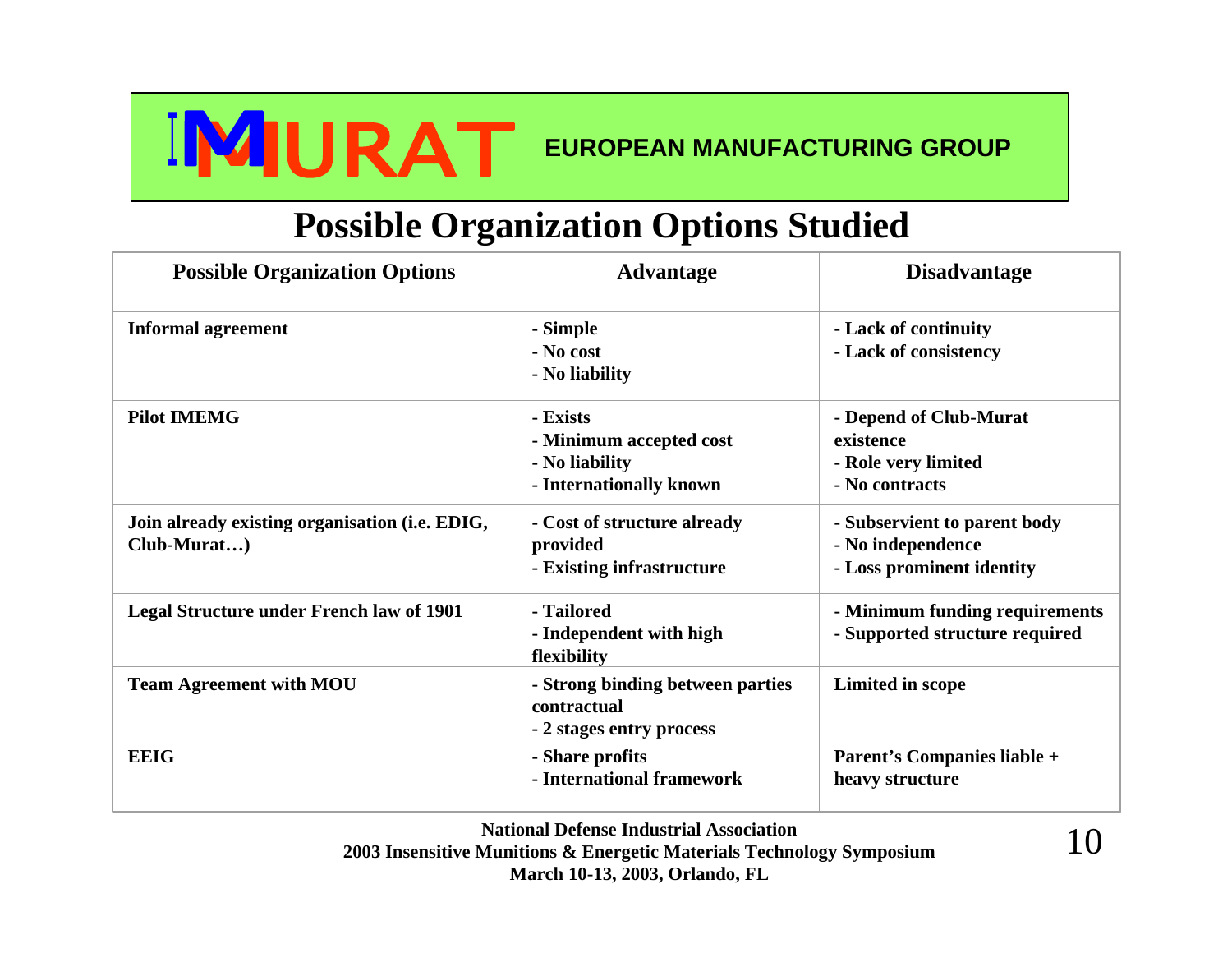

### EXECUTIVE MEETING, held on 1<sup>st</sup> October 2002 (TDW - Schrobenhausen, Germany)

…An association of industrial companies, governed by the French law of July 1st, 1901 is chosen to work further and to set up the European Grouping…

Unfortunately, after the meeting, the Italian Companies pulled out (for various reasons) but at least one may return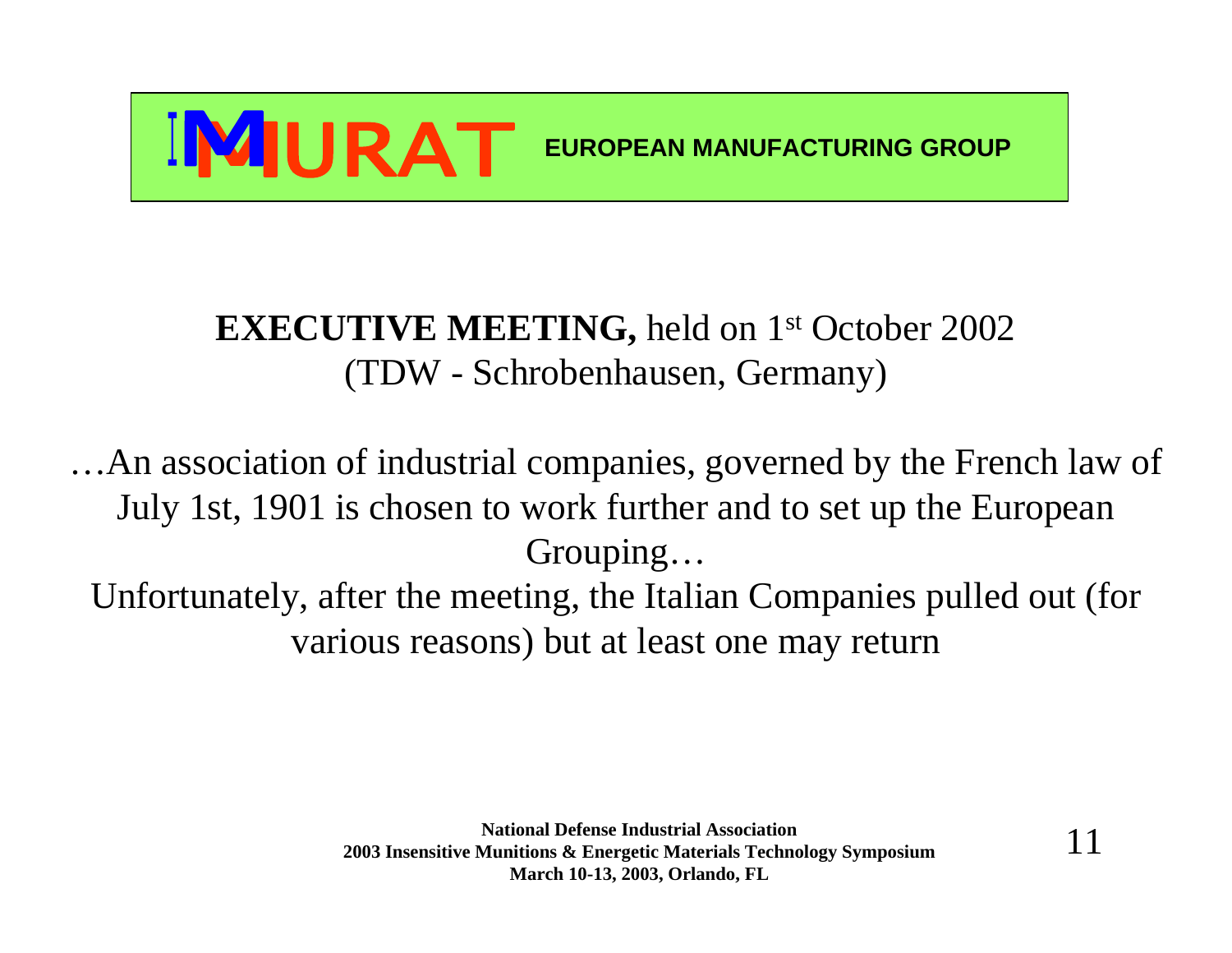

#### **This association of companies intends :**

a) To foster enhanced synergy amongst its members and bring to each participating member a better visibility of the IM/MURAT market.

b) To aim to have a stronger influence on international agencies than national groupings might have.

c) To assert the importance that its members attach to IM/ MURAT.

d) To harmonize information and individual positions regarding standards, specific requirements and state of the art.

e) To promote IM/ MURAT to the Procurement Agencies, to inform and guide the Armed Forces.

f) To obtain contracts to further the aims of the group (e.g. feasibility studies, IM/MURAT analysis, theoretical evaluation, STANAG application proposal, contractual definitions, etc.) and to suggest studies, tests to meet potential customer requirements on IM/MURAT field.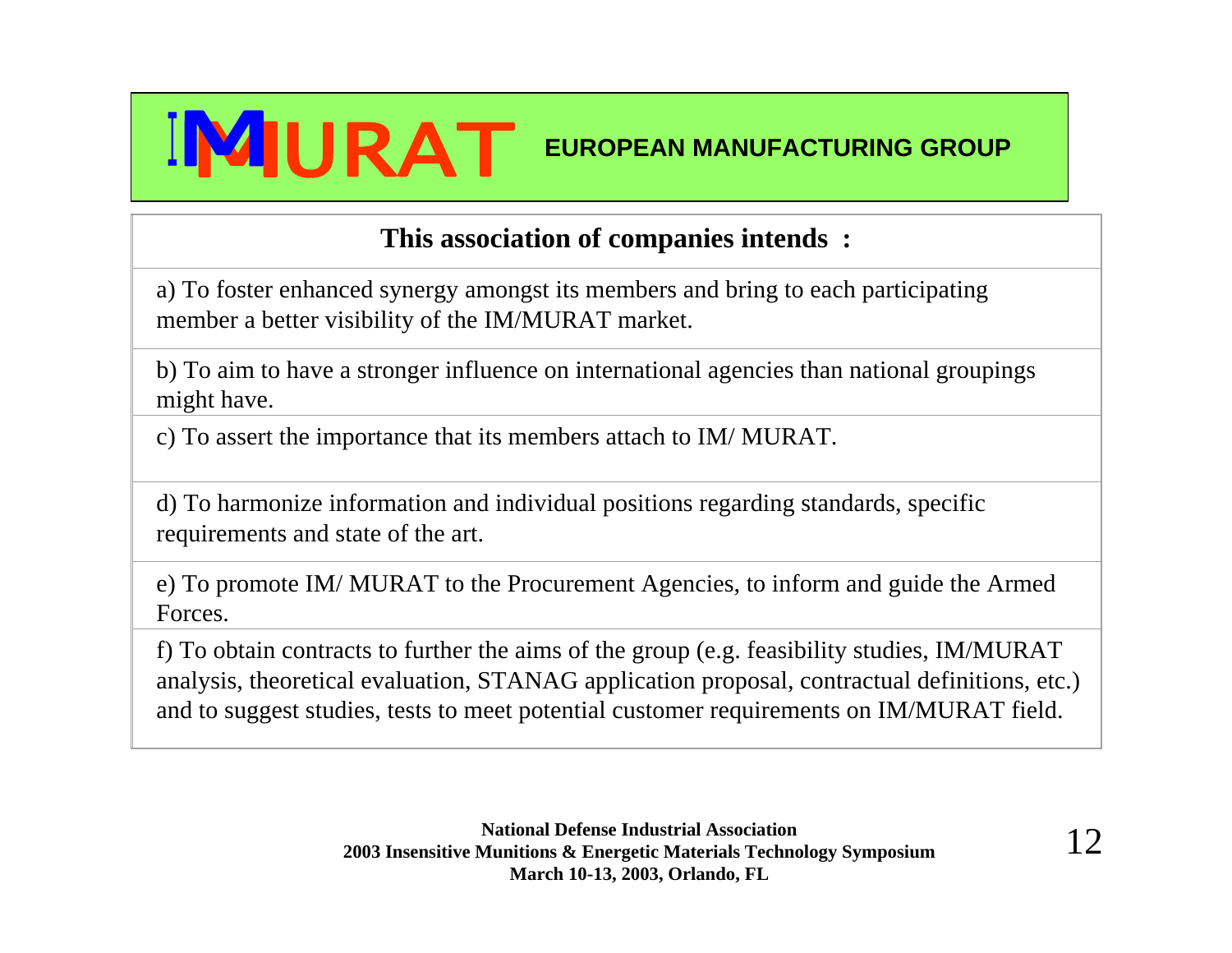### **Membership qualification**

…European Companies, belonging to a member country of OCCAR and co-operative non OCCAR European countries will be accepted as members of the Association … must be involved in the Armament Industry and be involved in the study, development or production of IM/MURAT or their sub systems or associated technologies.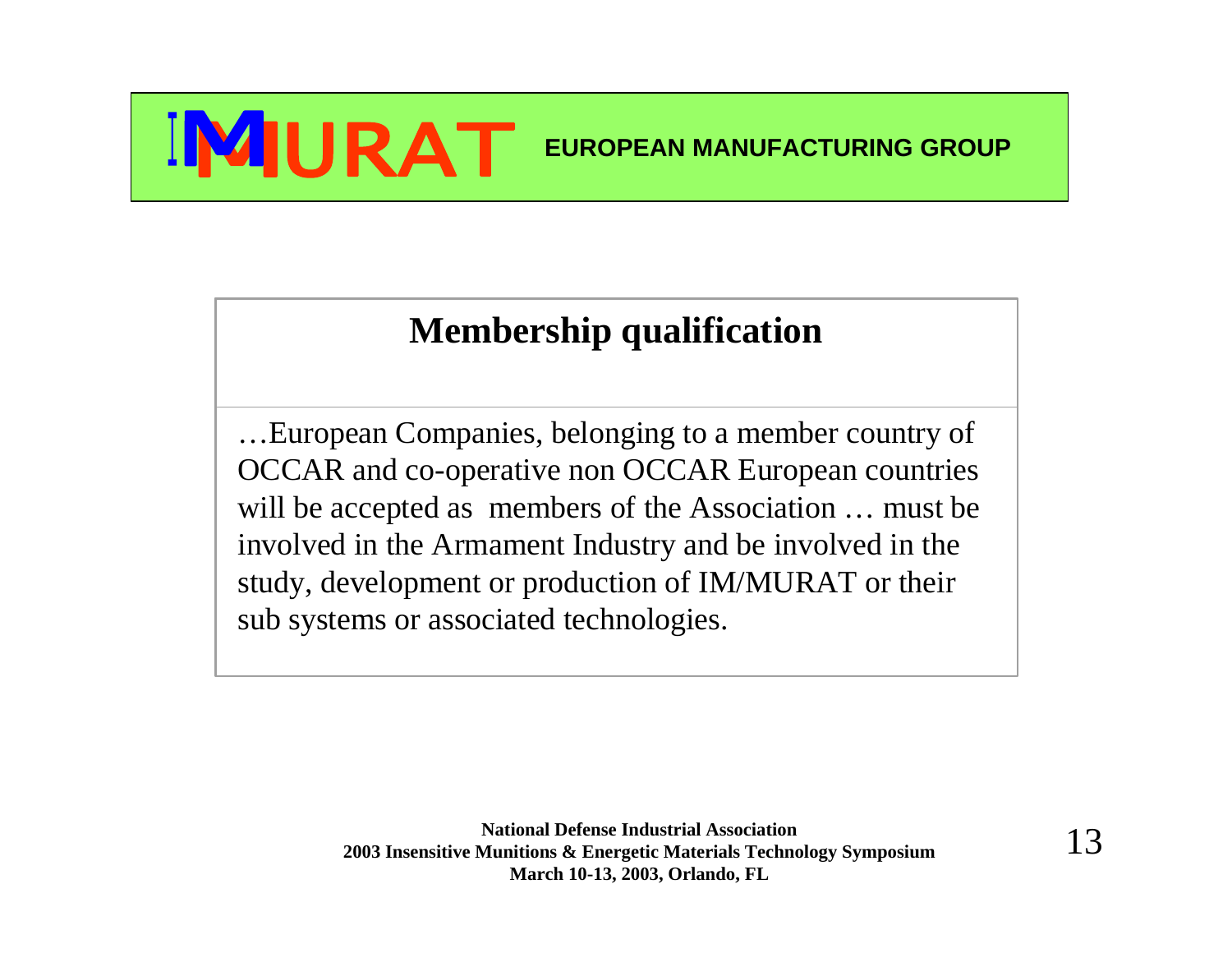### **The 2003 topics to carry out could be the followings:**

- Visibility: to confirm the logo
	- to prepare an IMEMG presentation booklet
	- to prepare a Web Site
	- to deposit The "IMEMG" Trade Mark in OCCAR countries

- Experts Working Groups:

- Strategic working group
- Hazard Risk Division 1.2.3 , Q/D, fragment impact test, Stanag 4439…